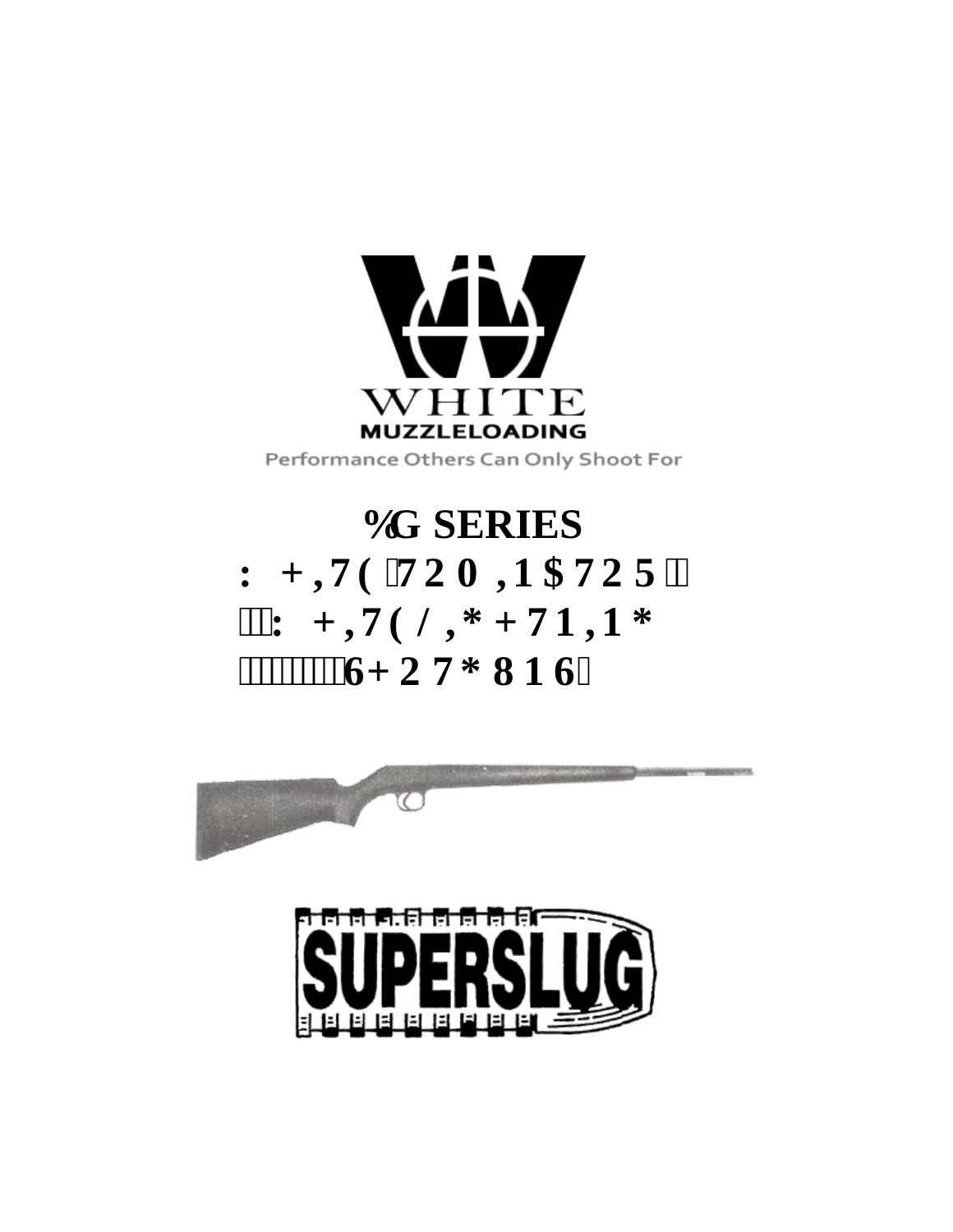# **WHITE TOMINATOR, WHITELIGHTNING, BG-SERIES SHOTGUNS**

OFFICIAL INSTRUCTION MANUAL

## SAFETY WARNINGS:

White shotguns are powerful firearms and proper care should be taken so that injuries and accidents do not occur.

- CAREFULLY READ THIS INSTRUCTION MANUAL
- ALWAYS ASSUME THE SHOTGUN IS LOADED AND POINTED IN A SAFE DIRECTION
- ALLWAYS USE THE DUAL SAFETY SYSTEMS
- USE ONLY FFg OR FFFg BLACKPOWDER OR BLACK POWDER SUBSITUTES
- NEVER USE "SMOKELESS" PROPELLANTS.
- ALWAYS WEAR HEARING AND EYE PROTECTION
- ALWAYS BE SURE THAT WADS, SHOT CUP, SHOT, AND TOPWAD ARE SEATED FIRMLY ON THE POWDER CHARGE
- ALWAYS BE SURE OF YOUR TARGET

DO NOT DISREGARD THESE WARNINGS AND INSTRUCTIONS! TO DO SO WILL ENDANGER YOUR HEALTH AND SAFETY AND THE HEALTH AND SAFETY OF OTHERS, MUZZLELOADING RIFLES ARE DANGEROUS FIREARMS. FAILURE TO COMPLY WITH THESE INSTRUCTIONS AND PRACTICING SAFE FIREARM HANDLING TECHNIQUES CAN CAUSE DEATH OR SERIOUS INJURY TO THE SHOOTER AND/OR BYSTANDERS.

White Rifle shotguns, (Tominator and White Thunder) are unique, with many technological improvements over ordinary muzzleloading shotguns. If loaded as directed, they will produce first-shot patterns of better than 90% as measured in a 30-inch circle at 40 yards. They make excellent lightweight, hard-hitting, turkey and upland game shotguns.

These shotguns are based on the White BG-Series inline action, which is a larger version of the White G-Series action used on our G-series inline rifles. They share the same attributes of the G-Series action guns; with extremely fast lock time, a primary trigger safety, and a secondary hammer safety. They are also quick and easy to clean at home or in the field. The White Muzzleloading System integrates the barrel, action, shot column, and stainless steel nipple/breechplug into a strong, tight patterning yet safe muzzleloading firearm. The stock on the Tominator is a handsome shadow black laminate or black hardwood with a 14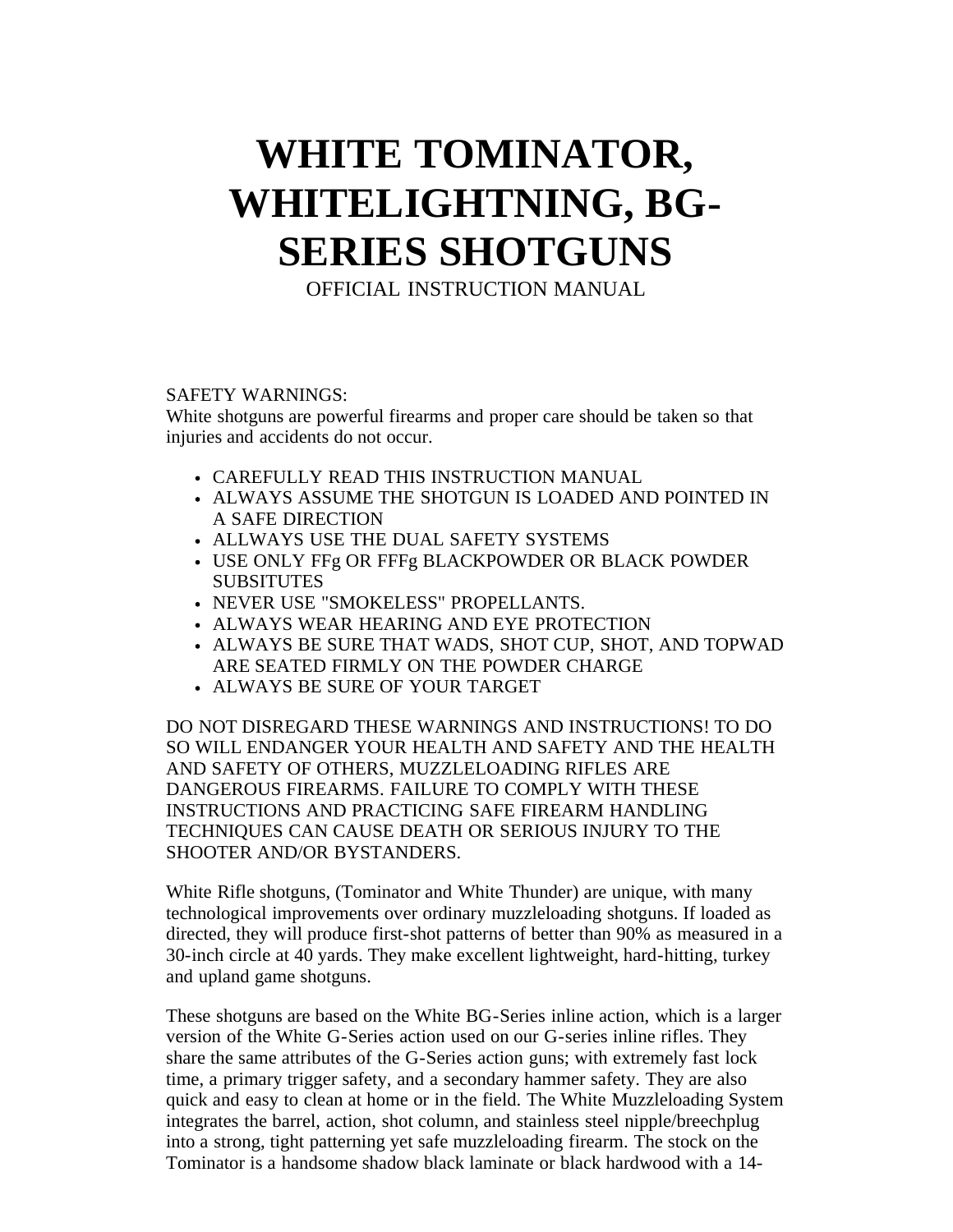inch length of pull over an inch thick recoil pad. Each stock is equipped with sling swivel studs and a broad Englich butt and is designed and manufactured to distribute and reduce felt recoil. This superb design characteristic allows for a light 61b. shotgun without punishing felt recoil.

All White muzzleloading shotguns feature a ventilated rib for an unmatched sighting plane and precise pattern placement. They also include a straight rifled, non-glare blued barrel that can be used with lead, bismuth, Hevi-lead or steel shot. Our unique straight rifling prevents shot cup oscillation as the shot column travels down the barrel. This results in over a 10% increase in pattern density. The fully adjustable, match-grade trigger produces a crisp, light trigger pull, a sound on our high performance inline rifles. Our special screw-in interchangeable chokes have the advantage of fast/easy cleaning and replacement because of their specialized Acme threads that are adapted to dealing with black powder residues (ordinary choke threads have a tendency to gum up with black powder residues). Our chokes allow quick matching of pattern to quarry. All White chokes can be used with steel shot, loaded in proper plastic shotcups. For those wishing to use slugs, an open .730 choke matching the barrel internal diameter must be used.. Our chokes have the Hastings Acme-type threads that fit the Browning A-5 shotgun.

Our special Delrin ramrod features removable loading and cleaning jags for precise wad placement, loading, and easy cleaning. When either jag is removed, a screw is exposed for easy wad and shot cup removal when necessary.

## **SAFETY SYSTEMS**

All White shotguns are equipped with two (2) separate safety systems. These safety systems completely lock the sear and hammer. To engage these safeties, point your shotgun in safe direction. Using your thumb, pull the primary safety located on the right rear side of the receiver, rearward toward the butt stock. This is the primary "SAFE" position. Now grasp the hammer cocking lever located on the left side of the action and pull it firmly to the rear until it catches. The shotgun is now cocked. To place the hammer cocking lever in the secondary safety position, push the hammer cocking lever from the cocked position upward until it stops in the safety cutout on the receiver. This is the secondary "SAFE" position. To disengage these safeties, point your shotgun in a safe direction, grasp the cocking lever, and push it downward in the "COCKED/FlRE" position. Then, use your thumb to push the primary safety forward toward the muzzle. The shotgun is ready to FIRE!

## **LOADS**

White shotguns can be loaded without removing the choke tube if proper components are used. Quick and easy loading will enhance the hunter $\hat{a} \in M_s$ chance of success in the field. The White Shooting System allows the shooter to match loading components and choke tubes for superior performance. The tapered White PowerCup can be loaded with White choke tubes installed, even the tightest .665 turkey choke. Ordinary non-tapered plastic shot cups may be difficult or impossible to load in the tighter choke tubes. For example, a Remington Power Piston will not go through any choke tube tighter than improved cylinder. However, You can still expect 60 to 70% patterns with that choke and plastic shot cup, making it an effective combo for upland game.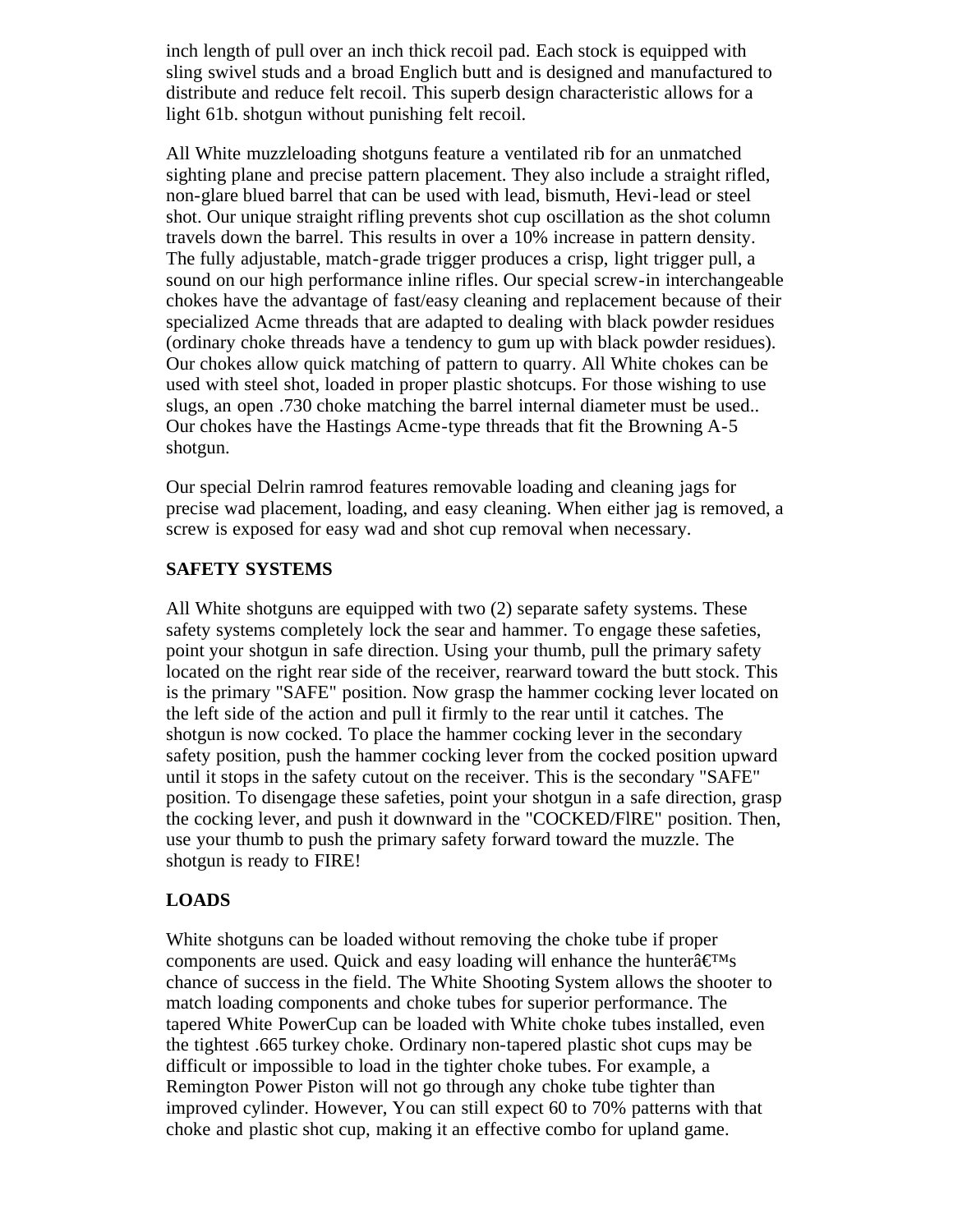The secret to tighter patterns is using our tapered plastic PowerCups. They have been especially designed to be used with the White muzzleloading shotgun and choke system. The White PowerCup can be pushed through our tightest .665 choke with the ramrod or a short starter. The PowerCup comes without readymade petals (most brand have deeply molded petals), so features the flexibility of choosing your pattern density by cutting your own petal configuration into the cup. A grid has been molded into the cup to guide your petal cut placement. We recommend cutting the petal with a knife as deeply as needed for the pattern density desired. For example, a turkey load needs a cut  $\hat{A}$  inch deep, while an upland game load requires a full inch.

## **SUGGESTED LOADS:**

## WARNING! USE ONLY RECOMMENDED POWDERS. ALL POWDER GRAIN WEIGHTS IN THIS MANUAL ARE IN VOLUME EQUIVALENT.

**Light field load:** 80-90 gr. of black powder or an appropriate black powder substitute, 2 1/8 inch wool felt PowerWads, a White PowerCup or other 12ga. plastic shot cup,  $11/8$  to 1  $\hat{A}^{1/4}$  oz. lead or equivalent substitute shot, topped with a card top wad. Velocity will be approximately

1100 FPS - good for upland game, field sports, and general shooting. Flet recoil should be light, pattern should approximate 60 to 70% with improved cylinder or modified chokes.

**Heavy field load:** 90-110 gr. of black powder or an appropriate black powder substitute equivalent by volume, 2 each 1/8 inch wool felt PowerWads, a White PowerCup or Winchester AA plastic shot cup, 11/4 to 11/2 oz. lead or substitute shot, with card top wad. Good for large upland game, waterfowl, and handicap sport shooting. Felt recoil should be moderate; Pattern should approximate 65 to 75% with modified or full chokes. Use the modified choke with the Winchester AA Plastic shot cup, it will not load through the tighter .690 full choke.

**Magnum load:** 100-110 gr. of black powder or an appropriate black powder substitute equivalent by volume, two 1/8 inch yellow woven wool PowerWads, a White PowerCup cut with  $1/2$  inch deep petals,  $11/4$  to  $11/2$  oz. lead or substitute shot, followed by a 1/8 inch yellow woven wool PowerWad. This load is excellent for turkeys, geese, and small predators. Felt recoil will be firm; Pattern will approximate 80 to 90% with full or super full chokes.

WARNING! THE MAXIMUM LOAD FOR WHITE SHOTGUNS IS 120 GRAINS OF BLACK POWDER OR AN APPROPRIATE BLACK POWDER SUBSTITUTE EQUIVALENT BY VOLUME. NOTE: SOME POWDERS, SUCH AS HODGDEN'S TRIPLE 7, REQUIRE BACKING THE VOLUMETRIC POWDER CHARGE OFF BY 15% BECAUSE OF HIGHER BURNING PRESSURES. MAKE SURE YOU ARE FAMILIAR WITH YOUR CHOICE OF POWDER AND THE MANUFACTURER'S RECOMMEND LOADS!

#### **NEVER USE SMOKELESS POWDER**

## **LOADING STEPS:**

WARNING! BEFORE LOADING THE SHOTGUN, CHECK THE BARREL FOR CLEANLINESS AND OBSTRUCTIONS!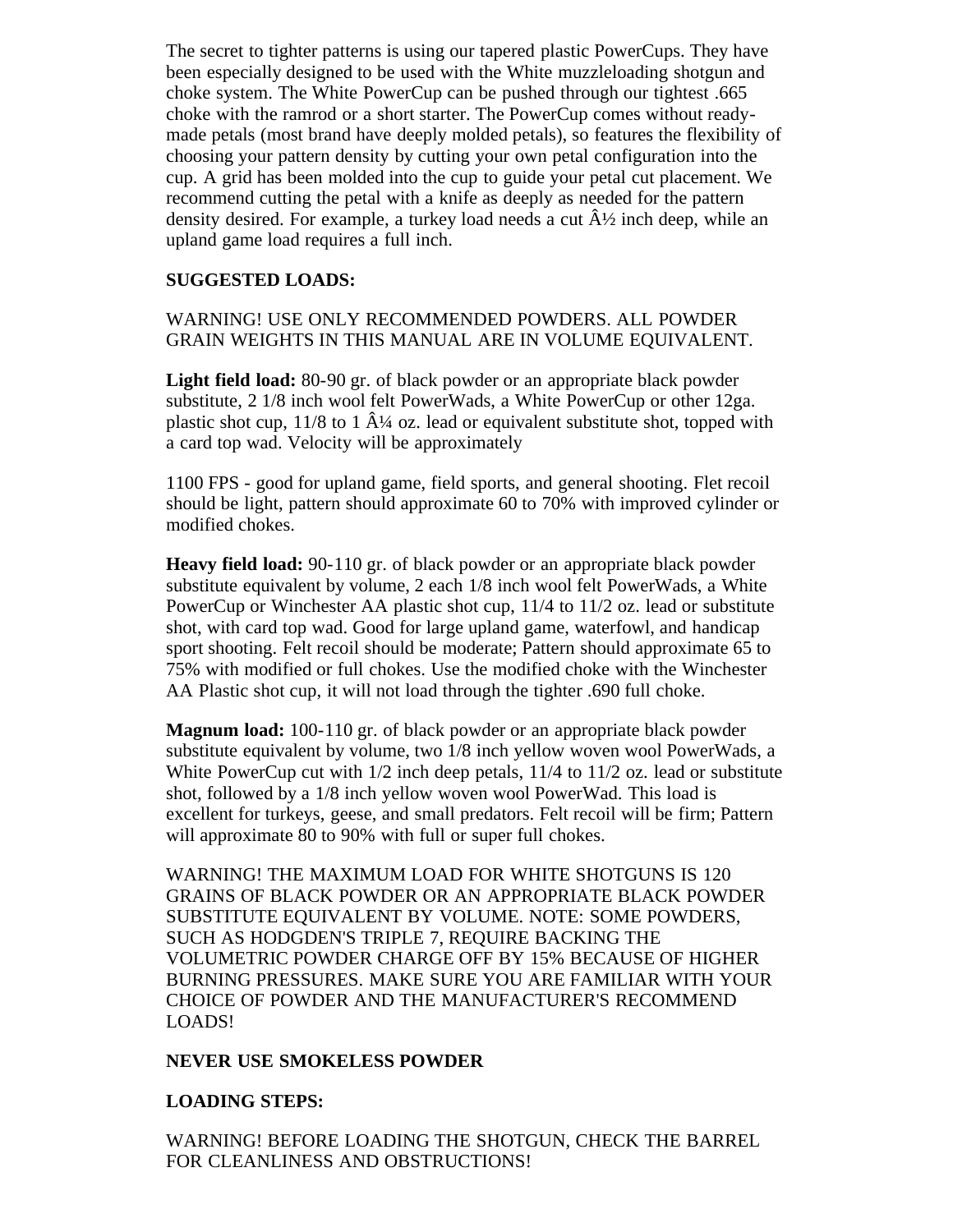- 1. Make sure the shotgun is NOT loaded. Drop the ramrod down the barrel. It should be flush or protrude slightly from the muzzle if no load is present.
- 2. Make sure the shotgun will fire. One way is to place a patch on the cleaning jag and push it all the way to the breech of the barrel. Leave the patch & ramrod in the barrel, then cock the shotgun and engage the safeties. Place a #11 percussion cap on the nipple. Point the muzzle in a safe direction with the muzzle up. Disengage the safeties and fire the cap. Remove the patched ramrod/cleaning jag from the barrel. The patch should be charred and perhaps oily. This tells you that the nipple is clear and that the patch has absorbed any residual oil, lube or cleaning solvent.
- 3. An alternative method is to fire a squib load. A squib load is a powder only load, which fouls the bore and clears the barrel and breech. NEVER LOAD WADS OR SHOT WHILE FIRING A SQUIB LOAD. Pour 20 grains by volume of black powder or substitute down the muzzle. Cock the rifle and engage the safeties. Place a #11 percussion cap on the nipple, point the rifle into the air, disengage the safeties, and fire. YOU MUST FIRE A SQUIB LOAD BEFORE LOADING A REVIOUSLY CLEAN BARREL!
- 4. Proceed to load the shotgun by first putting both safeties into the "SAFE" position.
- 5. Place the butt stock of the shotgun on the ground, then pour a previously measured charge of black powder or an appropriate black powder substitute by volume down the muzzle.
- 6. Place two 1/8 inch yellow woven PowerWads flat on the muzzle and gently push them down the barrel onto the powder while keeping the wads flat. Firmly seat the wads on the powder charge by applying approximately 25 lbs of pressure on the end of the ramrod.
- 7. Now ram the PowerCup plastic shot cup through the choke with the ramrod, (you may need to reverse the ramrod and use the small end) down onto the two yellow woven wads. Remember to firast b cut the shot cup at least  $\hat{A}$  inch deep in three or four petals to spread the shot for a good pattern. It is best to cut your shot cups at home for eventual speedy loading while in the field.
- 8. Follow the PowerCup with the chosen charge of shot.
- 9. Now top the PowerCup filled with shot with a 1/8th inch yellow woven wool PowerWad or card topwad to hold the shot in place. Be sure to keep the wad flat while loading. Firmly seat the shot column onto the powder charge but do not thump it with the ramrod.
- 10. Cap the nipple with a #11 percussion cap (we recommend using RWS #11 percussion caps). The shotgun is now loaded and ready to fire!

## **WARNING! NEVER CARRY A CAPPED AND LOADED SHOTGUN WHILE IN A VEHICLE, RIDING A MOTORCYCLE OR HORSE (EVEN IF THE SHOTGUN IS IN A SCABBARD), WHILE CLIMBING STEEP TERRAIN, OR INTO A TREE STAND.**

## **NEVER CAP THE SHOTGUN UNTIL YOU ARE READY TO SHOOT.**

## **DISASSEMBLY**

1. Remove and disassemble the hammer assembly from the receiver: disengage the safeties and lower the hammer onto the nipple. Unscrew the end cap at the rear of the receiver by unscrewing it counterclockwise and remove. WARNING! THE END CAP IS UNDER TENSION FROM THE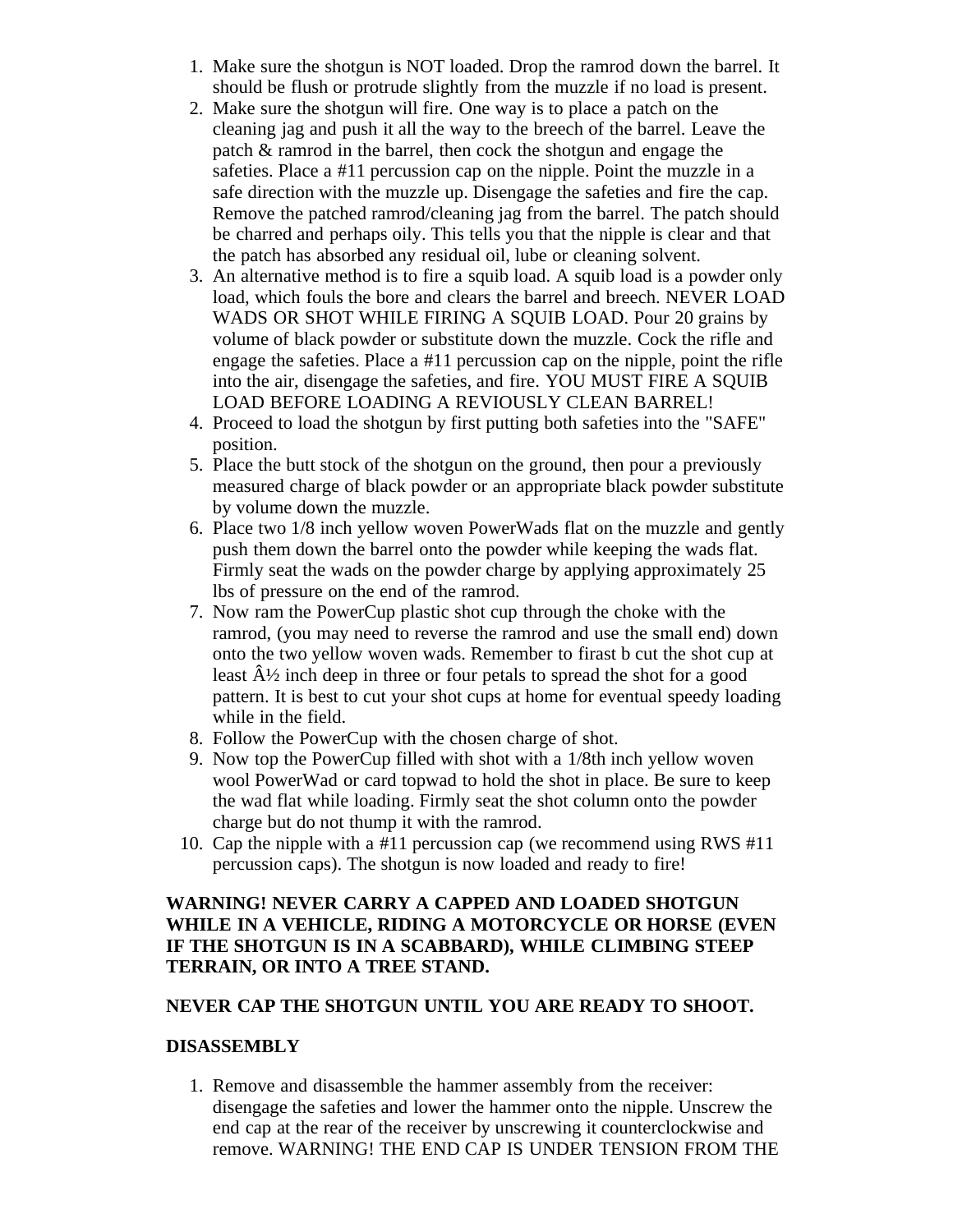HAMMER SPRING. REMOVE THE END CAP CAREFULL Pull the hammer spring and detent from the action and remove. The cocking lever retaining detent should come out with the hammer spring. Grasp the cocking lever and pull it straight out (to the left) of the hammer. While pulling the trigger, push the hammer backwards through the receiver (NOTE: the hammer cocking lever can be used to help push the hammer out of the back of the receiver). Grasp the hammer as it appears from the back of the receiver and remove.

- 2. Remove the nipple-breechplug from the action by placing White's EasyOut breechplug wrench on the nipple-breechplug hex nut and turn counterclockwise (NOTE: a 3/8 inch socket and 6 inch extension or a 3/8 box end wrench may also be used in place of the breechplug tool). Remove the nipple-breechplug from the action cut out. When replacing the nipplebreechplug into the barrel, make sure you apply White's SuperBlue nipple/breechplug grease to the threads and tighten finger tight only! DO NOT OVERÂTIGHTEN THE NIPPLE-BREECHPLUG.
- 3. Remove the barreled action from the stock by first removing the ramrod, then by removing the action screw located at the mid fore stock. The barreled action can now be lifted out of the stock.
- 4. Remove the trigger by turning the barreled action upside down and using a 5/32 Allen wrench to turn the trigger assembly retaining screw counterclockwise and remove. The trigger assembly retaining screw is located toward the muzzle end of the trigger assembly.
- 5. To reassemble, follow steps 1 4 in reverse order. Do not attempt to remove the barrel from the action and never alter the primary or secondary safeties. These items should only be repaired at the factory.

## **CLEANING**

- 1. After disassembly, all small parts which are coated with powder residue should first be soaked in White's WipeAway Cleaning Kit (NOTE: Do not let parts soak over night).
- 2. Using White's WipeAway pre-saturated cleaning patches, place a patch on the ramrod cleaning jag and work the patch back and forth the full length of the barrel. Repeat this step until the barrel is sparkling clean. You will have to remove the choke first. Use a WipeAway patch and/or toothbrush to clean the action thoroughly, especially around the breech area.
- 3. Follow the instructions in Step 2, substituting a dry patch in place of the pre-saturated patch. This procedure will remove any left over moisture in the barrel and action. After drying, apply White's water displacing oil to a dry patch and work it back and forth the full length of the barrel. White's displacing oil should also be applied to the outside of the barrel and action to lubricate and protect the finish.
- 4. Use a toothbrush and/or some WipeAway patches and scrub each part that has been soaking. Make sure all powder residue is cleaned off. Dry each part and lubricate with White's water displacing oil.
- 5. Special attention should be given to the trigger, since it is not made of stainless steel and is more subject to rust and corrosion. Inspect the trigger for function and lubricate the sear, trigger, and safety plate. If hunting in inclement conditions, lubricate the trigger assembly often. Make sure to protect the trigger from rust and corrosion.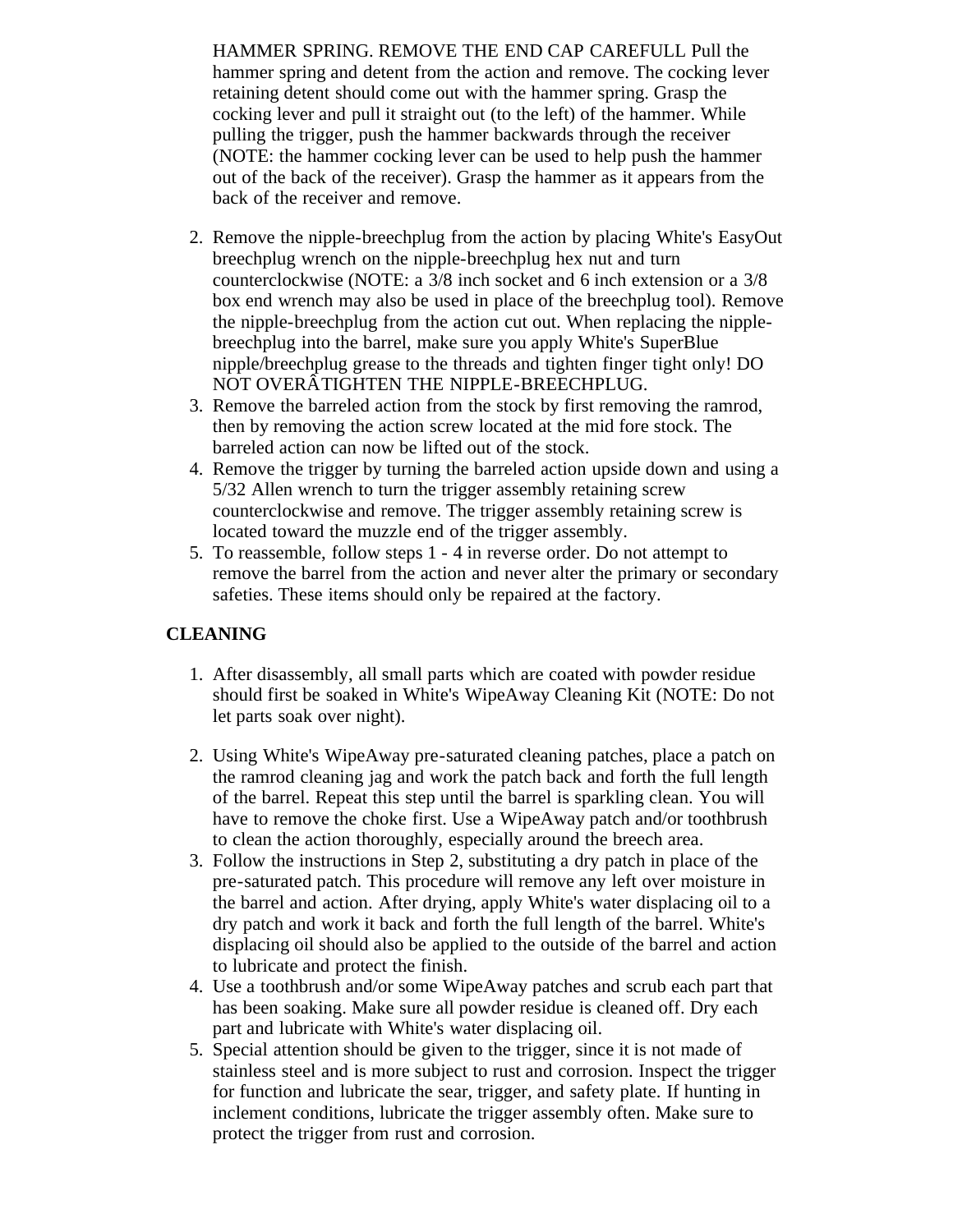**WARNING!** RUST AND CORROSION CAN CAUSE THE TRIGGER TO FAIL, THEREBY CAUSING THE FIREARM TO MALFUNCTION, WHICH MAY CAUSE SERIOUS INJURY OR DEATH TO THE SHOOTER AND/OR BYSTANDERS.

Now that your shotgun is clean, you can reassemble your shotgun by reversing the disassembly steps. Before replacing the breechplug, be sure to grease the threads with our SUPER BLUE nipple/breechplug grease. The blue moly antiseize polymers in our grease allows for easier removal and cleaning while at home or in the field. It also prevents excessive blowback while firing. When installing the nipple/breechplug into the barrel, tighten and snug finger tight only. DO NOT OVER-TIGHTEN THE NIPPLEIBREECHPLUG!

After assembly is complete, inspect the action, trigger, ramrod and stock for function and finish. Lightly coat the exterior of the shotgun with White's water displacing oil, or for extended storage periods coat the shotgun with a film of White's PoweLube. Keep your White shotgun stored in a cool, dry place out of the reach of children. Never store it in a gun case. Your shotgun is now clean and ready for your next hunting or shooting adventure.

## **HELP-LINE:**

While White Muzzleloading Systems is leading the Industry In muzzleloading technology, we do not want to lose touch with our customers. If you need a Dealer or Distributor near you, have a recommendation, question or need to place an order, please call our Customer Service Department Toll Free (800) 213-1315. For Warranty Service call the same toll free number and ask for the Warranty Department. For your convenience we have a 24 Hour Fax Line (435) 722-3054. We are open Monday through Friday 8:00 A.M. to 5:00 P.M. Mountain Time. During Lunch and after hours an answering machine will answer your calls for your convenience. Please leave your name, number, nature of the call and best time to reach you. Our customer Service Representatives return calls promptly.

Remember the number (800) 213-1315.

*"Dedicated To The Hunters And Sportsmen Who Care About The Wildlife They Pursue."*



#### **The ABC's of Muzzleloading Hunting**

**Accuracy -** You can hunt confidently knowing your White rifle was designed for accuracy and built for the "Perfect Shot" **Ballistics -** White's SUPERSLUG and BUCKBUSTER Bullets will put superior ballistic principles to work for you afield for cleaner kills. **Conservation -** White Rifles, Bullets and Accessories are designed to reduce wounding loss, thereby preserving the future of our precious